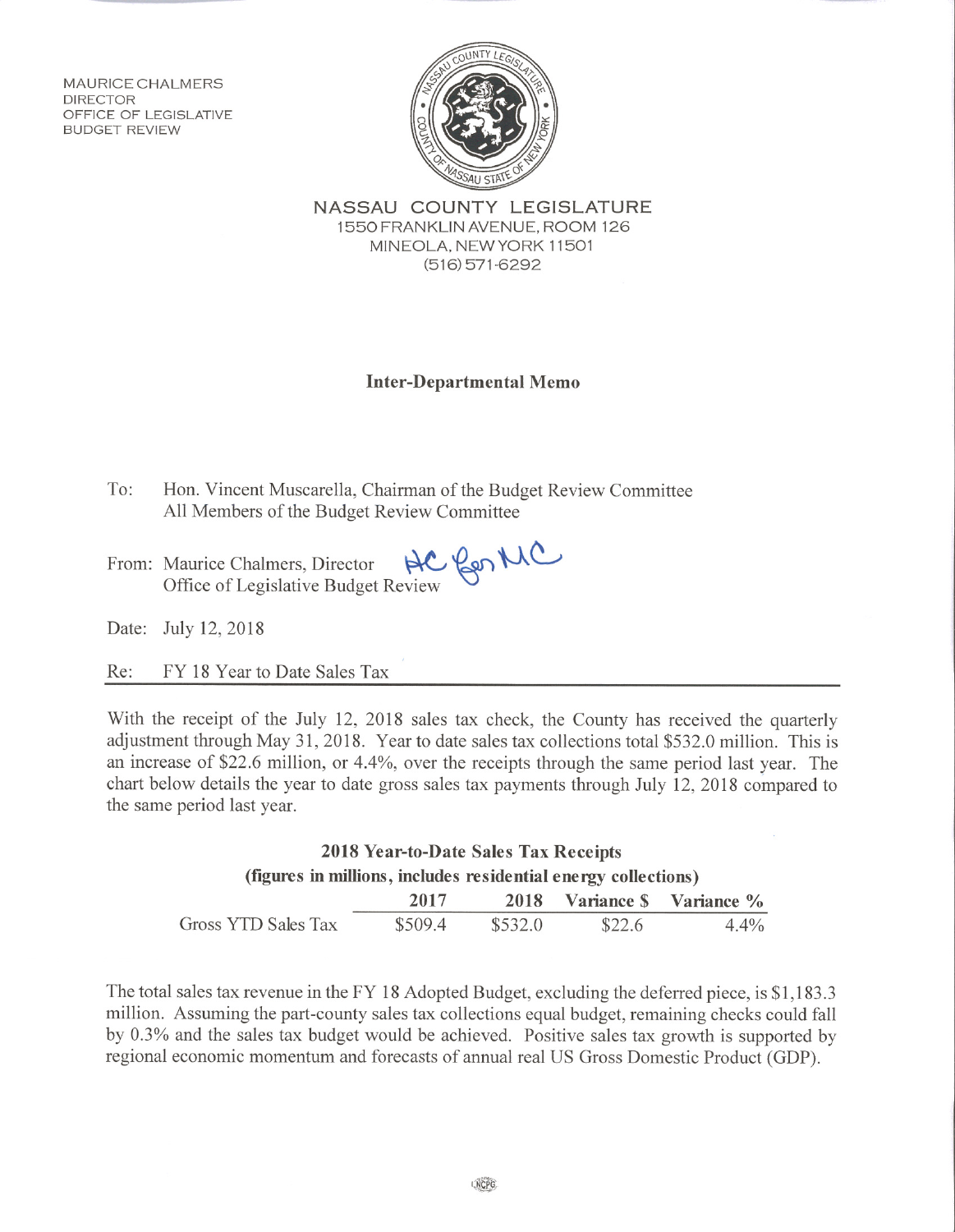A review of current local economic indicators reveals support for continued positive economic growth and a projected year end FY 18 sales tax surplus.

- May 2018 New York State Department of Labor figures reveal that Long Island had a record number of employed residents and its unemployment rate is nearing record low levels. In Nassau County, the unemployment rate dropped 0.5 percentage points to  $3.4\%$ .<sup>1</sup>
- Long Island construction jobs recorded positive growth in May 2018. According to the Associated General Contractors of America, from an annual perspective Long Island gained about 4,400 construction jobs, a  $5.0\%$  increase.<sup>2</sup>
- According to the Commerce Department, in May 2018 consumers were confident enough to increase their purchases, resulting in an 0.8 percent increase in U.S. retail sales. This was the largest increase recorded in six months.<sup>3</sup>
- U.S. Bureau of Labor Statistics figures show that in May 2018, regional consumer prices increased 2.3% from a yearly perspective. This should positively impact County sales tax collections which rise in tandem with consumer price increases.<sup>4</sup>

Looking forward, the positive economic trend is expected to continue throughout 2018. A survey of current 2018 economic forecasts reveals that throughout the US, economic growth is expected to average 2.8%. The chart below illustrates the forecast real US GDP 2018 growth rates.

|                             | 2018 | 2019 |
|-----------------------------|------|------|
| Fannie Mae                  | 2.7% | 2.3% |
| Mortgage Bankers Assn.      | 2.9% | 2.3% |
| <b>Federal Reserve Bank</b> | 2.8% | 2.7% |
| Average                     | 2.8% | 2.4% |

## **US GDP 2018 and 2019 Forecasts, as of 2nd Quarter 2018**

Thus, the County appears to be on track to reach and exceed the sales tax budget. The following chart depicts the resultant sales tax variances for various annual growth rates on the remaining checks, assuming the part-county collections equal budget.

 $\overline{a}$ 

<sup>&</sup>lt;sup>1</sup> Solnik, Claude, "Long Island Unemployment Rate Reaching Record Low", LIBN.com, June 19, 2018.

<sup>&</sup>lt;sup>2</sup> Winzelberg, David, "LI Adds More Construction Jobs in May", LIBN.com, June 26, 2018.

<sup>&</sup>lt;sup>3</sup> The Associated Press,"US Retail Sales Climb by most in 6 Months", LIBN.com, June 14, 2018.

<sup>4</sup> Mutikani, Lucia and Andrea Ricci,"U.S. Consumer Inflation Rises, Core PCE Price Index Hits 2 Percent", Reuters.com, June 29, 2018.